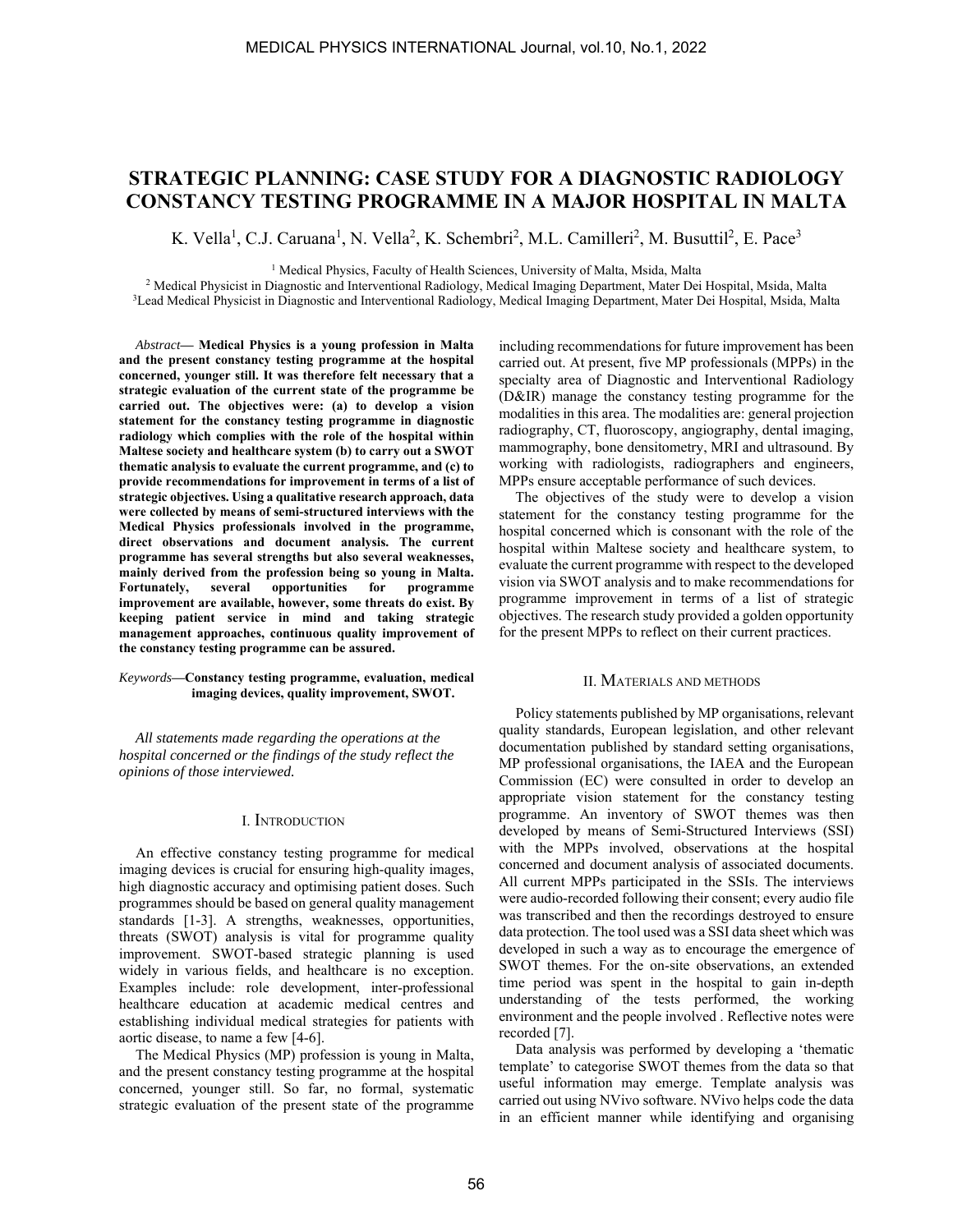suitable themes effectively [8]. For document analysis, data were imported in NVivo and file classifications were used to classify documents accordingly. For the interviews, the data were coded and analysed in a way that results could not be traced back to the individual participants.

#### III. RESULTS AND DISCUSSION

This section provides the proposed vision statement for the constancy testing programme and a discussion of the results of the SWOT thematic analysis derived from the interviews, observations and document analysis. External opportunities and threats of the programme were further subcategorised as political, economic, social or technological-scientific (PEST). Every SWOT theme was rated from  $+1$  (low) to  $+10$ (high) for S/O themes and  $-1$  (remote) to  $-10$  (very severe) for W/T themes based on their potential impact on the achievement of the vision. Strategies for achieving the desired vision are also suggested.

#### **Vision statement**

The following vision statement expresses the desired future state of the constancy testing programme based on international standards and aspirations of the D&IR team at the hospital concerned:

*"Our constancy testing programme will be recognised by all stakeholders as an optimal (effective and time/cost efficient) and comprehensive (i.e., all available modalities tested) constancy testing programme structured in line with internationally accepted guidelines and aimed at ensuring patient safety through the use of the most updated constancy testing protocols and managed by fully-qualified medical physics professionals."* 

### **STRENGTHS of the programme**

#### **1. Large number of tests performed** *(+8)*

The MPPs perform a lot of tests when compared to most countries and hence find a sense of accomplishment, pride, and dedication. These are feelings based on their drive to 'prove' themselves to hospital management and other healthcare professionals (HCP) and make these stakeholders aware of their importance in the hospital and of their scholarly achievements. This drives the participants to improve the quality of the programme. A MPP said, "when we attend international courses, I realise we're quite advanced compared to other countries".

### **2. Appropriate scheduling of tests** *(+2)*

With appropriate test scheduling, risks of costly mistakes are reduced and overall outcomes improved. Tests and tasks that need to be prioritised are easily identified. Given the high number of medical imaging devices in the hospital, the team manages to perform all required tests, though owing to time constraints, perhaps not all to the required level.

### **3. High quality protocols used** *(+7)*

The MPPs pride themselves in using the most up-to-date constancy testing protocol standards that provide appropriate action and tolerance limits, which in turn translate to suitably tight remedial and suspension levels. A participant said, "We feel that the manufacturer's tolerances are sometimes too wide for us to accept during constancy testing because the risk to the patient would be high". On the other hand, another MPP said that the procedure of a standard being bought by the hospital procurement unit sometimes simply took too long, "we need constancy testing standards for the new technology, which we don't always have. The procurement process is sometimes so slow, it's very frustrating".

# **4. Testing in small teams** *(+5)*

The MP team perform constancy tests in groups of two/three. This helps them optimise the time, do tests faster and ensure that the device is not taken out of service for long. It has also been noted that being in teams helps detect certain errors that a single MPP may perhaps not notice.

### **5. Enough time to perform the testing** *(+6)*

The time taken to perform the constancy tests on the devices may take hours to complete. When MPPs request a number of hours allocated for the tests, often (though not always), the radiology team cooperate and "give up the machine". A MPP said, "For the most part if we tell them four hours, they do give us four hours. At most they allocate another time on another day for us, but when we request a time, they give it to us. However, there are exceptions."

### **6. MPPs feel a general sense of recognition** *(+2)*

MPPs feel a sense pride when receiving recognition from other HCP. This makes them more motivated when conducting the tests, as a MPP said, "a radiologist told us, "If it weren't for you, I would have thought there was an issue with the patient, and we would have sent him for further tests". That made us feel that our tests are important and that we're making an impact." Recognition of efforts increases the quality of the constancy testing programme as it translates into greater enthusiasm and motivation for testing.

### **7. MPPs have high analytical and problem-solving skills** *(+10)*

MPPs use their renowned problem-solving and troubleshooting skills in reporting and tackling problems that arise with the recognition of less-than-optimal performance of devices. A MPP said, "we don't run away from problems but face them with open arms as we embrace challenges… that's how we were taught". With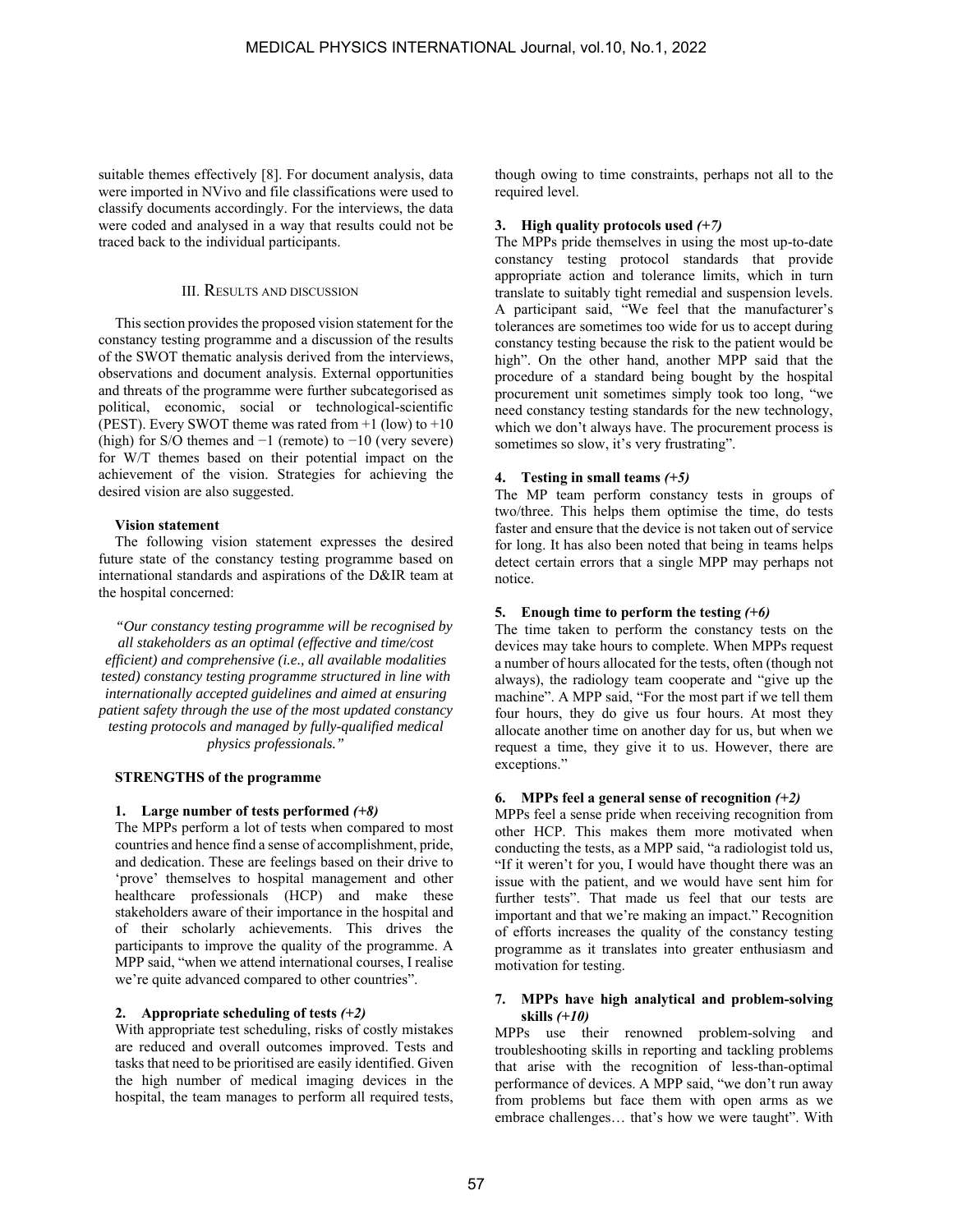the different background they have from radiologists and radiographers, such as looking at an image from a different perspective which is more quantitative, they feel they are important and of great value as part of the multidisciplinary team.

### **8. Excellent MP training** *(+9)*

The participants had common training according to the official recommended IAEA training programme as required by EU guidelines, at a single centre in the UK [9- 11]. Therefore, the MPPs feel they have a shared knowledge between them and know where the team's skills and competences stand. A MPP highlighted that they could speak openly in the team and can perform the tests faster together as a result of this commonality.

# **9. Determination, competitivity and drive for improvement** *(+4)*

The MPPs feel they must strive for higher effectiveness and efficiency so that other HCP may appreciate their work and be aware of the importance of the constancy testing. They are determined to make their presence felt and feel that this must remain so and founded on a cycle of continuous improvement.

#### **10. High knowledge, skills and competences with respect to medical imaging devices** *(+10)*

MPPs have high expertise in the safe, effective and scientific use of medical imaging devices and deep understanding of their performance which adds value to clinical problem solving and the technology assessment process. A MPP said, "I feel that the expertise that we have in understanding machines gives us the advantage that we are of value to the diagnostic team". The educational programmes have included units about quality management, professional issues and metrology amongst others, which are directly relevant to constancy testing of medical imaging devices. This gives MPPs the capability of suggesting and applying new technologies. D&IR MPPs have a leading role in the establishment and evaluation of criteria that determine acceptable performance.

**11. High competences in radiation patient safety** *(+8)* Given their E&T regarding safety and protection from physical agents, MPPs work with the mindset of patient safety which helps them be extremely careful when conducting the tests, since they understand the subsequent risks involved.

# **12. High competences in undertaking clinical research**  *(+5)*

MPPs learned to undertake research frequently in their educational studies since as scientists, they were taught not to 'trust their instinct completely' but provide proof for their claims. Thus, MPPs are fit for carrying out clinical research. This is important, to keep up with the advancements of medical technology and update the constancy testing protocols. Since constancy testing is increasingly becoming quantitative, MPPs' quantitative approach is becoming more valued.

### **13. Ongoing update of testing protocols, equipment, and test objects** *(+8)*

Investment in newer medical technologies leads to direct increases in patient health outcomes. By using newer equipment, MPPs find it easier to conduct tests with increased precision: "nowadays the devices have developed so much that high precision is easily achieved". MPPs keep their constancy testing documents up-to-date and ensure that the process of procurement of QC standards documents is ongoing.

### **WEAKNESSES of the programme**

### **1. Internationally available standards not always keeping up with progress of medical technology**  *(−8)*

Most MPPs feel that the internationally used standards they follow to carry out constancy tests progress at a slower rate than the progress of the medical imaging devices at the hospital, so that certain tests which were applicable years ago are not applicable anymore. One MPP stated, "we might be testing something that today does not need any testing, but we cannot be too sure… so it's best to take note and see the context in which these standards had been originally written. On the other hand, there may be tests which are currently not being done but need to be introduced". MPPs also experienced the situation where some tests provided in internationally used standards cannot be carried out because of 'newer' features on the devices at the hospital. Sometimes there has been insistence by authorities on the use of international standards which are outdated, restricting the highly competent professional from introducing innovative techniques in the process.

# **2. Subjectivity of certain tests** *(−6)*

MPPs feel that the element of subjectivity in some constancy tests is too high since some are based on qualitative visual scoring. This makes their comments in reporting not as convincing as when based on objective measures. They feel that this weakens the possibilites of constancy testing. Vague phrases such as "at least one pixel width should be resolvable" [12] and "count the number of grayscale steps" [13] do not provide solid foundations for reliable constancy testing. Automated analysis techniques may eliminate the variability in the results due to the variability in human observer performance [14].

### **3. Difficult access to devices to perform tests** *(−6)*

The participants highlighted that it is sometimes not easy to schedule tests with radiologists which at times results in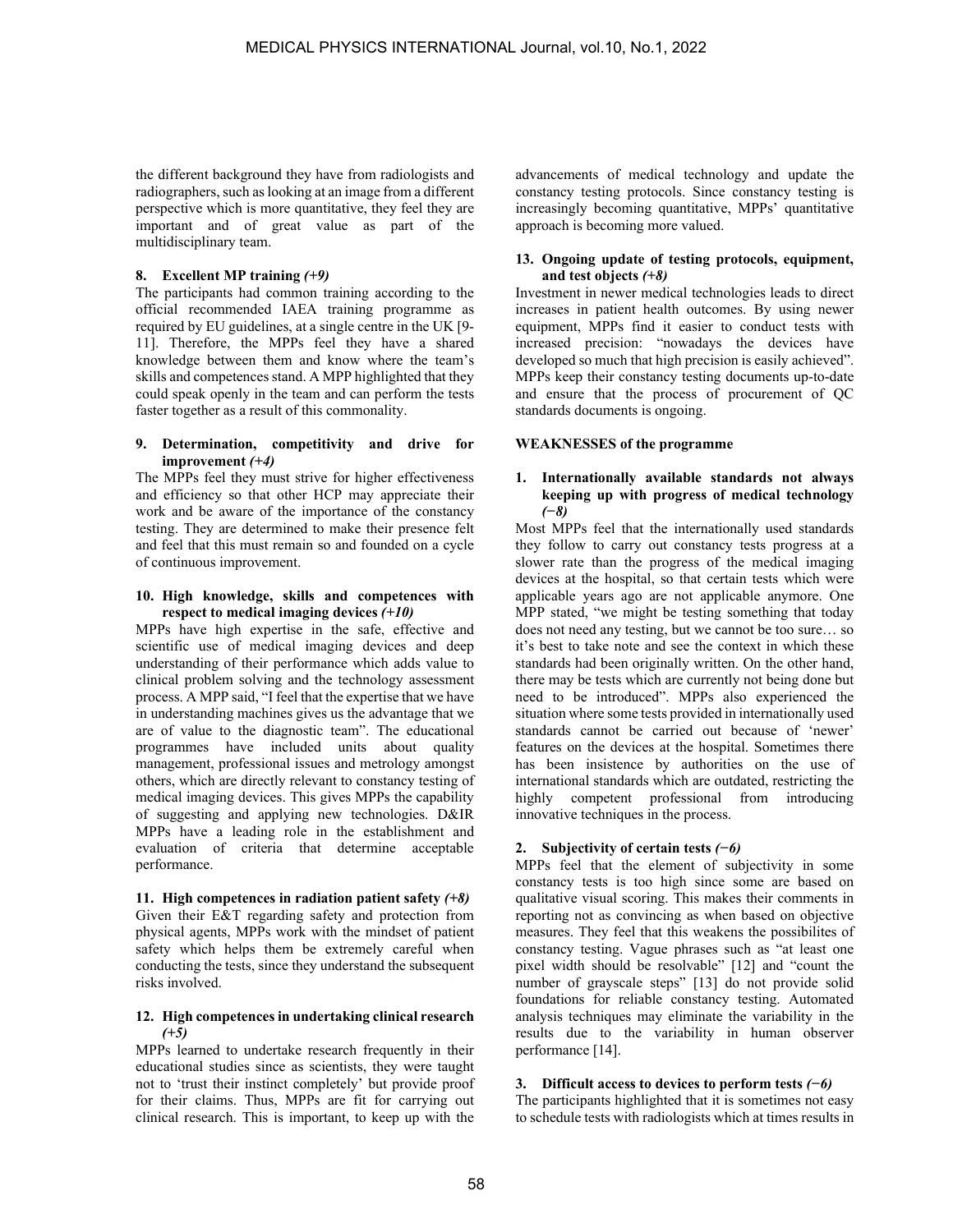difficult access to the devices. Even when managing to book time on a device, there is sometimes the need to set up the equipment for testing all over again because of a device that is needed urgently by radiologists. A MPP said, "we either continue after the exam or reschedule the device for testing". This results in a lack of consistency in the results, even for a particular machine. Another MPP said with disappointment, "You start doing the tests, then something crops up and you have to put everything on hold".

# **4. Lack of proper handover** *(−3)*

There is a lack of clarity when it comes to handing over of annual constancy tests of the devices. A MPP said, "Today I did something myself, the next year another person does it and the year after someone else. There is perhaps not sufficient coordination in the handover sometimes – I do something today and then the job isn't mine anymore, the next person will take care of it." This lack of insufficient long-term scheduling, low feedback and communication leads to poor forecasts of future device trends, loss of time and lower quality for the constancy testing programme. Yet this weakness is not only present among MPPs, but it afflicts many hospital departments.

### **5. Lack of well-defined acceptance criteria for some tests** *(−8)*

For some tests, there are no well-defined thresholds and limits - typically for non-ionising modalities, which may be due to the absence of specific legal requirements to conduct such tests [12]. For example the term 'significant' is often used too loosely - each user must select their own threshold above which they consider a nonuniformity significant [13]. A similar ambiguity exists for spatial resolution tests; "The measurement of spatial resolution (and threshold contrast) is subjective". This weakness defeats the much-needed objectivity in the constancy testing leading to loss of trust in the constancy testing programme as a whole. A MPP also said, "I know something is going on, but I cannot provide proof because there is nothing sufficiently convincing to back me up."

### **6. Low number of MPPs** *(−10)*

The MPPs said there was a lot to be done but the understaffing issue limits the growth of the constancy testing programme and hence there is only so far they can go with programme improvement. The inadequate staffing levels result in the hospital not experiencing the full benefits of the constancy testing programme.

### **7. Low research activities** *(−3)*

Research is limited to when MPPs find time. A MPP said, "time is precious here. We would like to increase research activities, because there is a lot we can expand and improve on." Low research limits expansion and progress of the constancy testing programme since 'outdated methods' are used on 'newer technology' because there is not much time available for them to improve the tests via research. Innovation is therefore often stunted.

# **8. No or low specialisation** *(−5)*

The low number of MPPs available and the high number of devices for testing, limits MPPs from subspecialising into separate modalities. Some MPPs do not manage to understand the reasons behind a fault due to their lack of knowledge about the device and cannot master their understanding because there is no time for doing so. Subspecialisation of MPPs would make available exquisite expertise which would produce a quantum leap in the optimised constancy testing and use of the devices. Lack of subspecialisation may lead to poor programme quality as a participant stated, "Every week you're working on a different device and you start getting confused as to which tests are applicable to which modality." All the MPPs showed interest in being able to subspecialise as they feel that this has become a necessity given the rapid expansion in the quantity and sophistication of imaging device technology - "it's simply impossible to be an expert of all the devices which we test".

# **9. Insufficient collective decision making** *(−4)*

Most participants highlighted that there is insufficient cohesion within the MP team. Being such a small team, this may directly limit improvement of the constancy testing programme since the quality of the team is a highly essential influencing factor. The issues seem to be stemming from past historical events arising before the taking over of the present lead physicist. Through management by objectives, self-management and personal commitment and active member participation, it is possible for a team to overcome such barriers to improved teamwork and communication [15, 16].

#### **10. Low competences in management, leadership and general 'soft skills'** *(−3)*

MPPs often find it difficult to bridge the gap from the physics/engineering environment to the economically and politically driven healthcare professions that they need to work with. MPPs are plucked out of the objective view of science into a more subjective, emotional and opinionated viewpoint in the hospital. Leadershp and soft skill training for MPPs is considered important for programme improvement [17].

### **11. Missing tests** *(−6)*

Due to the absence of legal requirements, certain tests, particularly in non-ionising radiation are not done. This is an issue arising from the low awareness of the importance of the tests from the national Commission for the Protection from Ionising and Non-Ionising Radiation and the understaffing issue. However, the EC highlights the importance of tests on non-ionising radiation devices, since the link between non-ionising and ionising radiation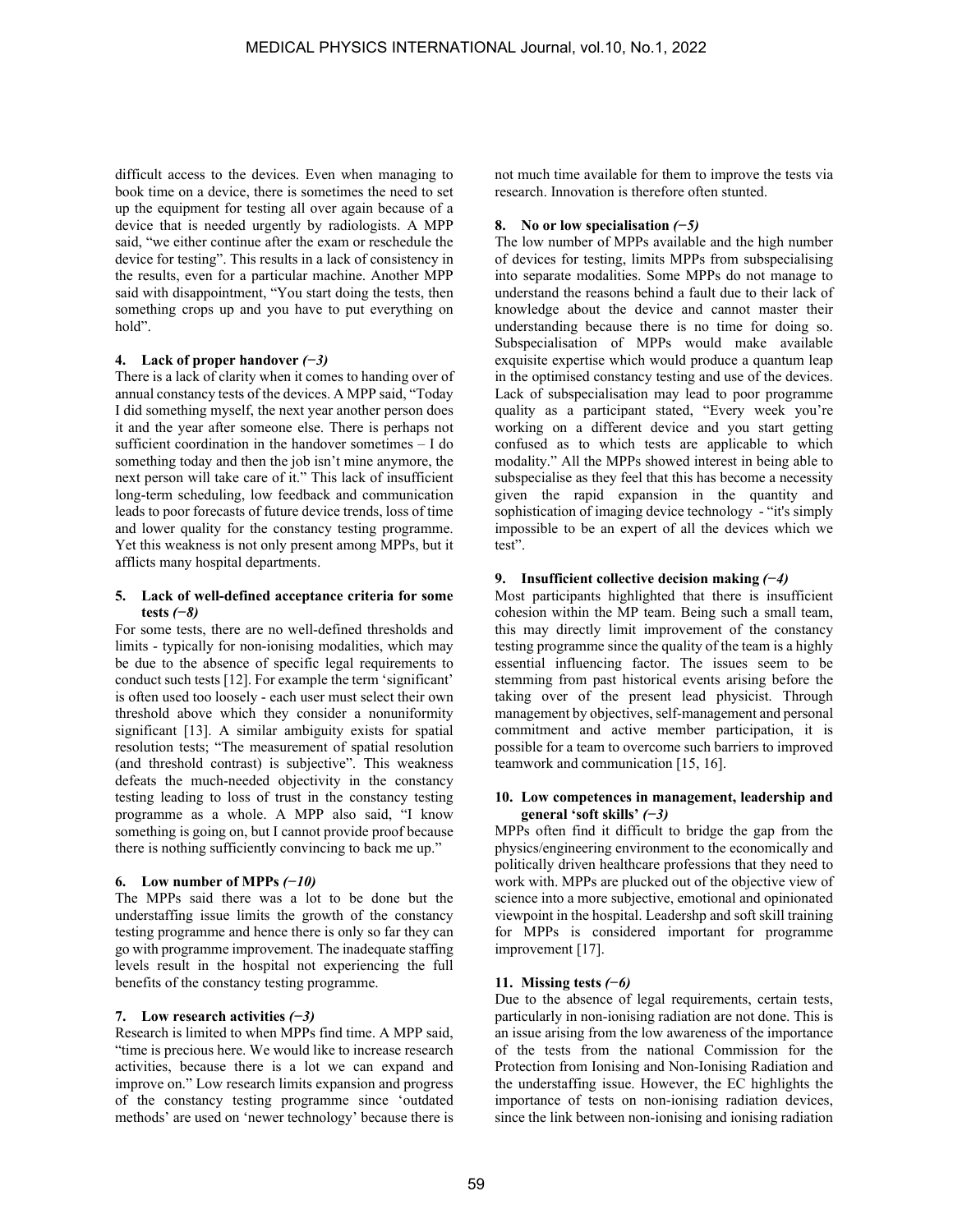modalities is on the rise. The MPPs expressed the opinion that they would like to do the tests when they have enough manpower to do so as a MPP stated, "sometimes you need the strength of numbers to convince and we are still too few, but hopefully we'll get there."

### **12. Mixed levels of IT skills** *(−3)*

Most MPPs highlighted that IT is important for the future of constancy testing to promote more objectivity in the test results. Knowledge of IT is a strong asset for MPPs since healthcare is becoming increasingly software based. But not all MPPs have these skills - this might limit progress.

### **13. Insufficient system checks** *(−2)*

System checks, which include movement mechanisms, display options, image archive and networking capabilities to PACS, soft-copy and/or hard-copy locations seem to be often overlooked, as was evident from the observations. A MPP highlighted during a mechanical check for an imaging device, "I don't know whether this device's control panel is adjustable or not; it looks stuck, but I'm not sure".

# **14. No marketing among stakeholders** *(−8)*

MPPs step back from publicising and advertising their services to stakeholders; there is an absence of a marketing strategy, which should not only be there, but should be ongoing [17]. Yet, all participants wish there was a higher level of awareness of their profession and role by stakeholders. A MPP stated, "when people ask me what I do for a living, I tell them engineering or applied science because they don't understand." This shows that the MPPs do not know how to describe their role to stakeholders who are not in the field. Other professions in the hospital barely know about the existence of 'medical physics', let alone constancy testing of medical imaging devices. This is a risk for the profession itself, as stakeholders will not know when to seek the advice or the services of the MPP.

### **OPPORTUNITIES for the programme**

### *Political*

#### **1. General political pressure to achieve EU standards in all areas of the country** *(+8)*

The general political climate in the country is pushing for the adoption of EU standards in all spheres of life. This drive helps provide an impetus towards more funding and human resources for constancy testing. MPPs stated that they would like to develop the programme in line with ISO 9001. The increase in testing frequency involves having updated SOPs for all modalities with correct versions and referencing. This is an opportunity for a quality jump in the programme as the ISO 9000 family of quality management system (QMS) standards has earned a global reputation as a basis for developing effective and efficient QMSs. ISO TG 176 and BS 70000 provide a step-by-step process of the implementation of a QMS that can be adopted by MPPs for the constancy testing programme [18-20].

### *Economic*

### **2. Increase in human resources: Traineeship programmes** *(+10)*

New trainees are essential assets for the growth of the profession, hence a huge opportunity for current MPPs to expand their team and increase recognition and awareness in the hospital. A new cohort of Masters students is graduating. This opens the opportunity for increased human resources and helping hands, thus increasing time available for work on innovative projects and for improvement of the constancy testing programme.

# *Social*

### **3. A growing population leading to increased use of diagnostic medical imaging** *(+7)*

Attributed to a growing population, there is a dramatic increase in the use and scope of diagnostic imaging which creates pressure for an increase in imaging devices and hence constancy testing. To cater for this increase, an effective programme is required that calls for an urgent need of characterising patterns of imaging use, re-defining "radiology services utilisation" and researching the role of constancy testing in such a milieu.

# *Technological-scientific*

### **4. AI, test automation and objectivity** *(+8)*

Today's world is moving towards AI, to reduce the time taken to perform repetitive tasks, to increase objectivity in the results while reducing human error. Automation has several benefits such as higher quality, improved worker safety, increased workflow rates and professional prestige. The physicists at Mayo clinic in the USA have developed software with algorithms based on digital image processing techniques, to automatically analyse test object images objectively. As an opportunity, a MPP suggested the use of AI to do automatic constancy checking, and the MP job would be performing QC on the AI rather than on the physical devices proper. Another MPP stated that knowledge in IT helps give a strong reputation to the profession in the clinical environment. Current MP postgraduate programmes in Malta include a 10 ECTS unit on Machine Learning (ML) and Pattern Recognition. Background in ML is considered a major strength in extending the role of the MPP.

### **5. Rapid prototyping ('3D printing')** *(+1)*

Custom-made 3D printed test objects and phantoms made of tissue-mimicking material would increase constancy testing possibilities. 3D printing in-house would save on costs, promotes flexibility and drives innovation whilst reducing the carbon footprint.

### **THREATS to the programme**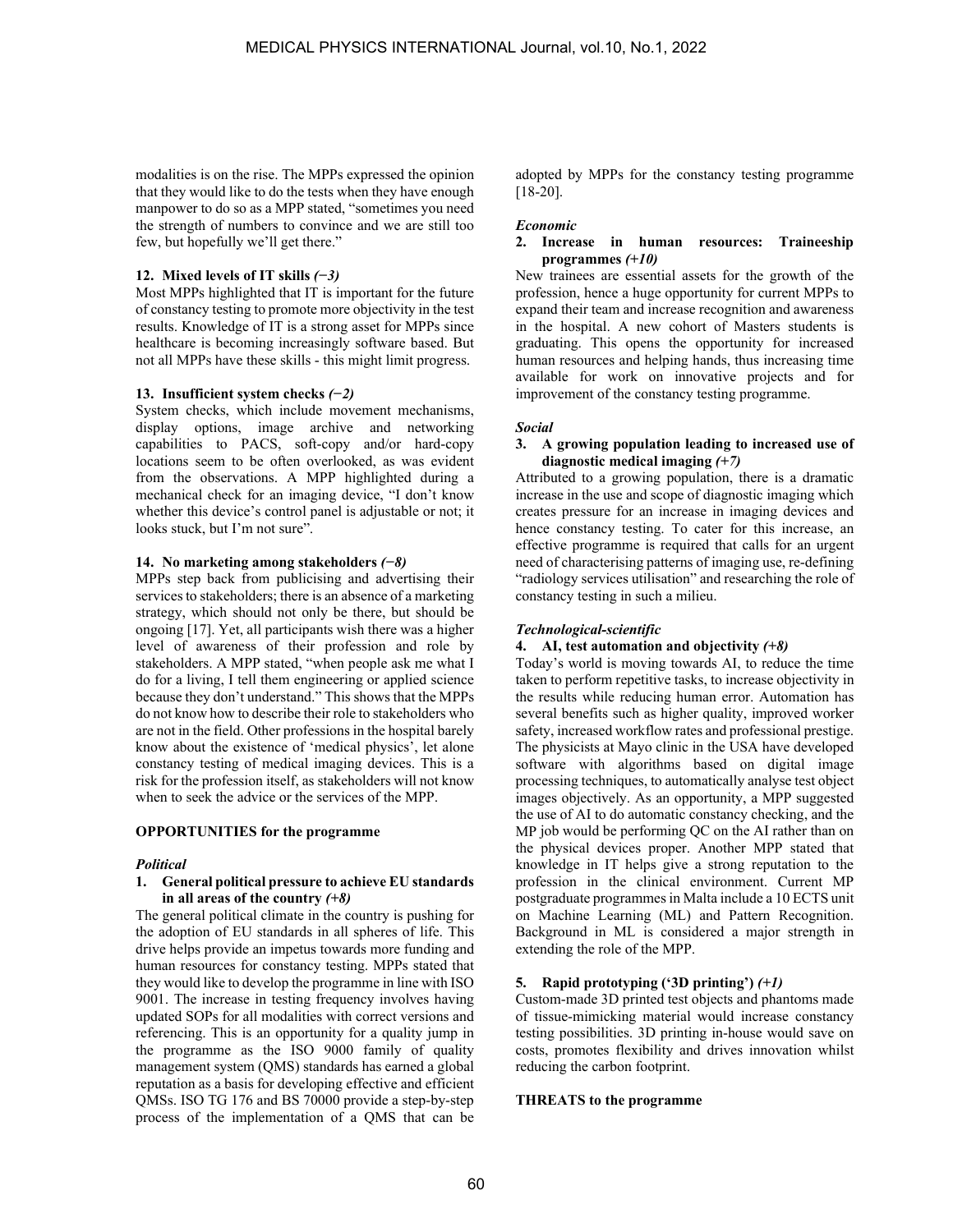#### *Political*

### **1. Substitutability and over-commoditisation** *(−7)*

MPPs fear substitutability and over-commoditisation with other HCP stepping in to do the MPPs' job regarding constancy testing of imaging devices. However, it is an undisputed fact that the competence of MPPs in such areas surpasses by far that of other HCP. It is up to MPPs to take a proactive stand against over-commoditisation which is not only a threat to the profession but also ultimately to patient safety [17].

#### *Economic*

### **2. Possible loss of team members** *(−10)*

Since the MPPs trained overseas were bound by a finite contract as compensation for their training, nothing formally stops them from leaving the profession once the contract ends. Should this take place, the profession in Malta will become endangered since there are currently no trainees and hence no handover to a next generation. Thankfully, the highly successful B.Sc. (Hons.) in Physics, Medical Physics and Radiation Protection set up by the University of Malta is producing successive cohorts of potential human resources for the constancy testing programme.

#### **3. Inadequate resources** *(−9)*

Financial and material resources were also a running theme amongst the participants where a MPP said, "The CEO sees the radiologist as the responsible person for signing where money is involved" and hence this limits the acquisition of resources to what the radiologist perceives as necessary even though constancy testing is a responsibility of MPPs. This may limit the progress of the programme, however, there is a move towards setting up an independent MP department directly answerable to the CEO.

#### *Social*

#### **4. Low feedback from the multidisciplinary team**  *(−7)*

The MPPs found that radiologists, radiographers and engineers rarely provided feedback about the functioning of the medical imaging devices after being constancy tested. In addition, owing to possible excessive professional pride or low awareness by other HCP, MPPs are not sought for advice before conditions become critical. Some MPPs experienced the situation of portable devices being transferred to other rooms by other HCP without being informed hence disrupting the constancy testing schedule of those devices.

#### **5. Low awareness of the importance of constancy tests by radiology management** *(−3)*

Most MPPs highlighted that the radiology team is not always sufficiently aware of the importance of constancy tests, or as a MPP said, "some are aware of their importance but won't give us time anyway". Another MPP

said with frustration, "We studied all that in our educational courses, our hands are full of calluses from the difficulty of the subjects we studied, we've had all that training… you would at least want that they acknowledge what we do". The disappointment in the MPPs may result in risks to the programme since MPP satisfaction is an asset for improvement.

#### *Technological-scientific*

#### **6. Insufficient knowledge of 'why' constancy tests fail** *(−3)*

For physicists, not knowing why things develop the way they do can be a source of stress. A MPP said, "I'm testing the machine for image quality but I don't know how it does it. And then if it fails? I don't know where to start looking for the problem." The fact that there is currently an unclear definition of the essential parameters describing performance of medical imaging devices and how these may change with technological progress, makes it harder to categorise and understand failures . Not having the time to delve deeply into the devices which they test is a source of loss of self-confidence.

#### **The way forward: Strategic Objectives**

Based on this strategic SWOT evaluation exercise, the following strategic recommendations are suggested.

### *Further Strengthening of Internal Strengths*

- 1. Attend international accredited courses on constancy testing to further develop existing competences and acquire missing ones.
- 2. Ensure further development of protocols by performing research to improve on or replace those internationally used protocols which are outdated.
- 3. Encourage team members to set up a table of key success factors of the constancy testing programme and rate them. The leader provides an average rating for the team and sets priorities accordingly.
- 4. Set up hands-on retraining programmes for all members of the D&IR team to ensure tests are performed as intended, and new/more updated protocols adopted.
- 5. Set up meetings to schedule discussions. Ensure objectives and goals are written and regularly updated on a board in a common area of the team's premises, as well as on a digital document to keep these visible to all members.

#### *Reducing or Eliminating Internal Weaknesses*

- 6. Develop a Gantt chart to assign time frames to action plans, and a Load chart to have a formal schedule of who needs to conduct which constancy tests and on which modalities. This ensures that the team keeps a continuous track of device trends.
- 7. Attend team building CPD to promote collaborative work.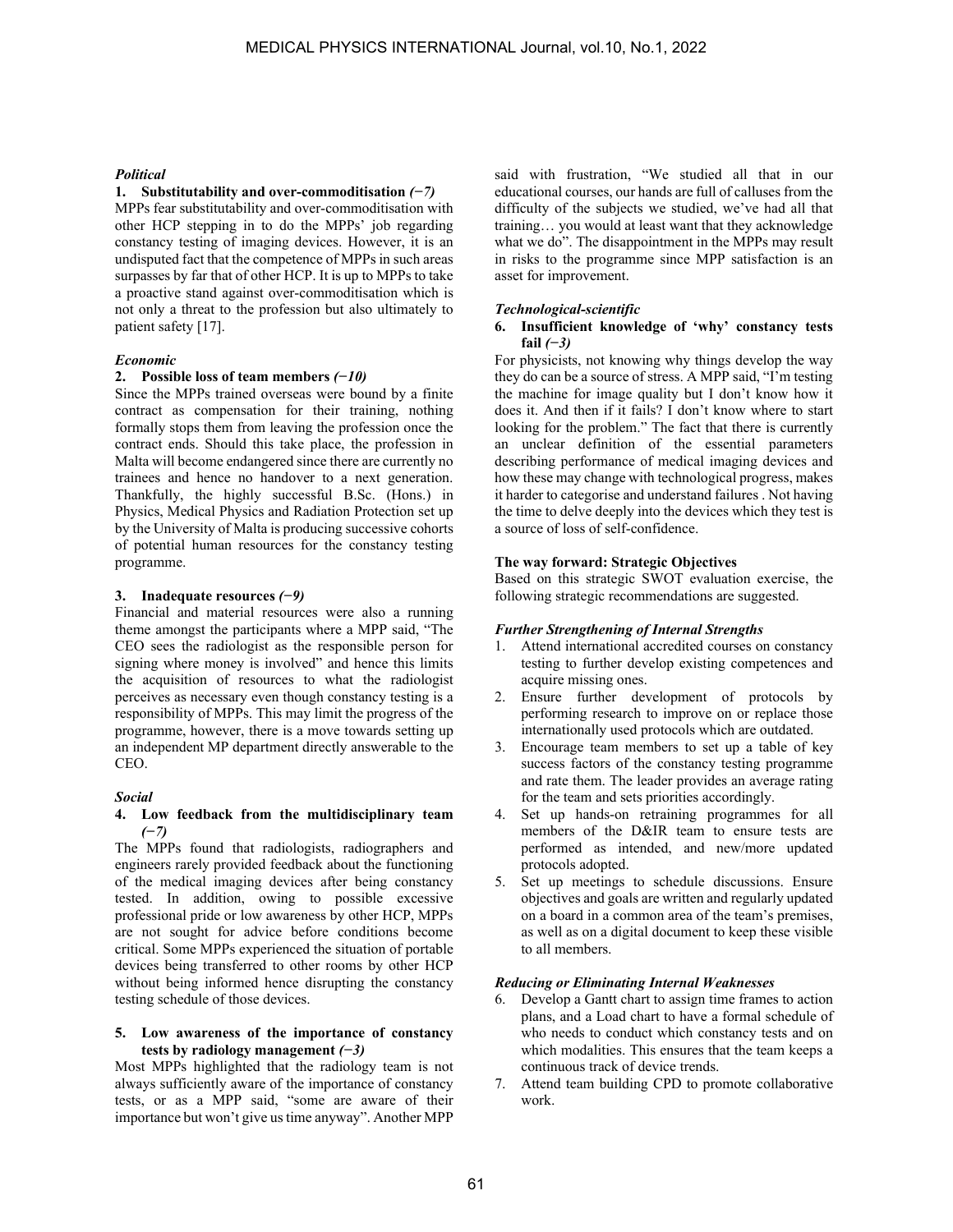- 8. Attend courses in quantitative approaches to quality management.
- 9. Develop and implement a profession awareness and marketing strategy.

#### *Grasping External Opportunities*

- 10. Involve oneself in reject analysis of patient images programmes. Where appropriate, link rejects to lack of constancy testing to increase awareness of the importance of the latter.
- 11. Attend MPP-designed IT courses so that constancy testing may be made more objective and limitations due to lack of IT skills eliminated.
- 12. Attend courses on CAD modelling and 3D printing to be able to produce custom test-objects.
- 13. Set up meetings with the radiology team to get to know more about patterns in patient imaging sessions. This helps strengthen scheduling of the programme.
- 14. Attend courses in leadership in medical physics.

#### *Eliminating External Threats*

- 15. Pro-actively combat counter-productive and unsafe substitutability and over-commoditisation.
- 16. Set up a feedback system between all team members and an inter-departmental feedback system with the multidisciplinary team. This enhances communication and clarification of procedures and tests of all medical imaging devices.
- 17. Organise multidisciplinary courses for other HCP to increase MP awareness and knowledge.
- 18. Set up a Failure Modes and Effects Analysis (FMEA) chart for every imaging modality to help prevent failures while targetting the causes and effects of the failures. This forecasting technique is a safety assessment that ensures past errors or mistakes are not repeated.
- 19. Set up a Threat Analysis chart of all the threats that the team faces with regards to the constancy testing programme.

### IV. CONCLUSIONS

The MP team is blessed with inherent strengths based on the MPPs' physics/engineering background but the programme is not sufficiently developed because of issues arising mainly from MP being a fairly young and somewhat inexperienced profession in Malta. Thankfully, the current programme has higher ratings for S/O themes than W/T themes. Whilst relatively positive results have emerged, the programme may be further improved by developing a comprehensive strategic plan including a study of key success factors, analysis of competition from other professions, translating strategies into action plans and establishing accurate controls. This ensures that the conditions for greater success of the programme are delivered. Whilst SWOT analysis has been used extensively as a tool for improving strategies within organisations, nothing has been found in the literature regarding the use of SWOT for improving constancy testing programmes of medical imaging devices. This makes this study a first of its kind.

#### REFERENCES

- 1. ISO. (2015) *Quality management systems Requirements.* ISO 9001:2015.
- 2. ISO. (2009) *Managing for sustained success of an organisation A quality management approach.* ISO 9004:2009.
- 3. ISO. (2016). *Quality management for medical devices.* ISO 13485:2016.
- 4. Caruana C. J., Wasilewska-Radwanska M., Aurengo A., Dendy P., Karenauskaite V., Malisan M., Meijer J., Mihov D., Mornstein V., Rokita E., Vano E., Weckstrom M., & Wucherer M. (2010) A comprehensive SWOT audit of the role of the biomedical physicist in the education of healthcare professionals in Europe. *Physica Medica,*  28(2):98-110. https://doi.org/10.1016/j.ejmp.2009.08.001
- 5. Topor D. R., Dickey C., Stonestreet L., Wendt J., Woolley A., & Budson A. (2018) Interprofessional health care education at academic medical centers: Using a SWOT analysis to develop and implement programming. *MedEdPORTAL*, 14(1). https://doi.org/10.15766/mep\_2374-8265.10766
- 6. Von Kodolitsch Y., Bernhardt A., Robinson P., Kölbel T., Reichenspurner H., Debus S., & Detter C. (2015) Analysis of strengths, weaknesses, opportunities, and threats as a tool for translating evidence into individualized medical strategies (I-SWOT). *AORTA,* 03(03):98- 107. https://doi.org/10.12945/j.aorta.2015.14.064
- 7. Creswell, J. W., & Creswell, J. D. (2018). The Selection of a Research Approach. In *Research design: Qualitative, quantitative, and mixed methods approaches* (5th ed., pp. 41-49). SAGE Publications.
- Zamawe F. (2015) The implication of using NVivo software in qualitative data analysis: Evidence-based reflections. *Malawi Medical Journal,* 27(1):13. https://doi.org/10.4314/mmj.v27i1.4
- 9. IAEA. (2010) Clinical Training of Medical Physicists Specializing in Diagnostic Radiology. Training Course Series 47 Diagnostic Radiology. Training Course Series 47. http://wwwpub.iaea.org/MTCD/publications/PDF/TCS-47\_web.pdf.
- 10. Guibelalde E., Christofides S., Caruana C. J., Evans S., Putten W. V., & European Commission. Directorate-General for Energy. (2014). *European guidelines on medical physics expert* (RP No.174). Publications Office of the European Union.
- 11. Caruana C. J., Grech K. (2016) Cost optimised medical physics education and training: an innovative E&T scheme in Malta. *Medical Physics International Journal,* 4(1):17-19.
- 12. Jackson E., Bronskill M., Drost D. J., Och J., Pooley R., Sobol W., & Clarke G. (2010) Acceptance testing and quality assurance procedures for magnetic resonance imaging facilities. *AAPM Report No. 100,* 1- 31. https://doi.org/10.37206/101
- 13. Goodsitt M. M., Carson P. L., Witt S., Hykes D. L., & Kofler J. M. (1998) Real-time B-mode ultrasound quality control test procedures. Report of AAPM ultrasound task group No. 1. *Medical Physics,*  25(8):1385-1406. https://doi.org/10.1118/1.598404
- Rownd J. J., Madsen E. L., Zagzebski J. A., Frank G. R., & Dong F. (1997) Phantoms and automated system for testing the resolution of ultrasound scanners. *Ultrasound in Medicine & Biology,* 23(2):245- 260. https://doi.org/10.1016/s0301-5629(96)00205-0
- 15. Spano R. M., & Lund S. H. (1976) Management by objectives in a hospital social service unit. *Social Work in Health Care,* 1(3):267-276. https://doi.org/10.1300/j010v01n03\_02
- 16. Islami X., Mulolli E., & Mustafa N. (2018) Using management by objectives as a performance appraisal tool for employee satisfaction. *Future Business Journal,* 4(1):94-108. https://doi.org/10.1016/j.fbj.2018.01.001